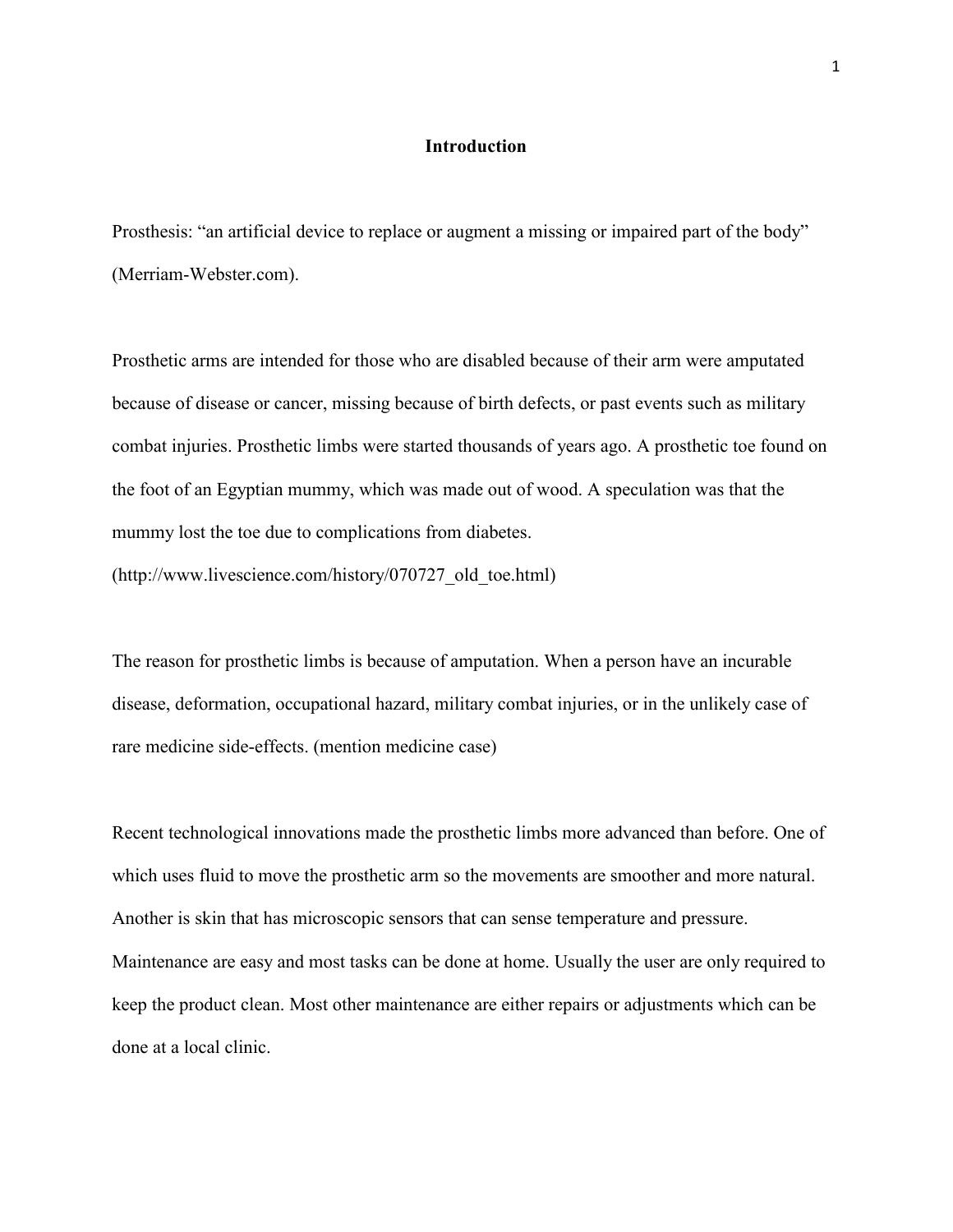#### **History**

Amputation was done to get rid of gangrene. This was from fifth century B.C to hundred A.D. Then it was used for ulcers, growths, injuries, and deformities. In the thirteenth century Hugh of Lucca made an anesthetic technique that helped the patients be calm and kept the limb in good condition. Because of Pare invention and William Harvey's discovery of how the body circulates blood two tourniquets where made. The first was Morel's tourniquet (1674) that was a stick wrapped around cloth that was tightened. The second was Petit's tourniquet (1718) that used a screw to tighten it. This helped the patient from losing blood. In 1818 Peter Baliff made an artificial arm that could flex fingers using a trunk and shoulder girdle. Several years later Van Peeterssen made one that could flex the elbow joint. In 1860 Comte de Beaufort made a moveable thumb and elbow. Finally in 1949 Alderson made the first electrical powered arm (Meier pars. 3-6, 8, 10-12, 29-31, 36-37).

# Modern Innovations

## Utah Arm 1980

At the University of Utah, Center for Engineering Design, researchers developed the Utah Arm. This arm had innovations such as responsive control through the use of electromyographic (EMG) signals. Sensors in modern prosthetic read EMG signals to control the prosthetic movements. It uses two techniques the "freewing" and state-switching. The "freewing" imitates the arm's muscles at a relaxed state this makes it look more natural and allows the user to lower the forearms and extend the elbow with little effort. State switching enables the elbow to lock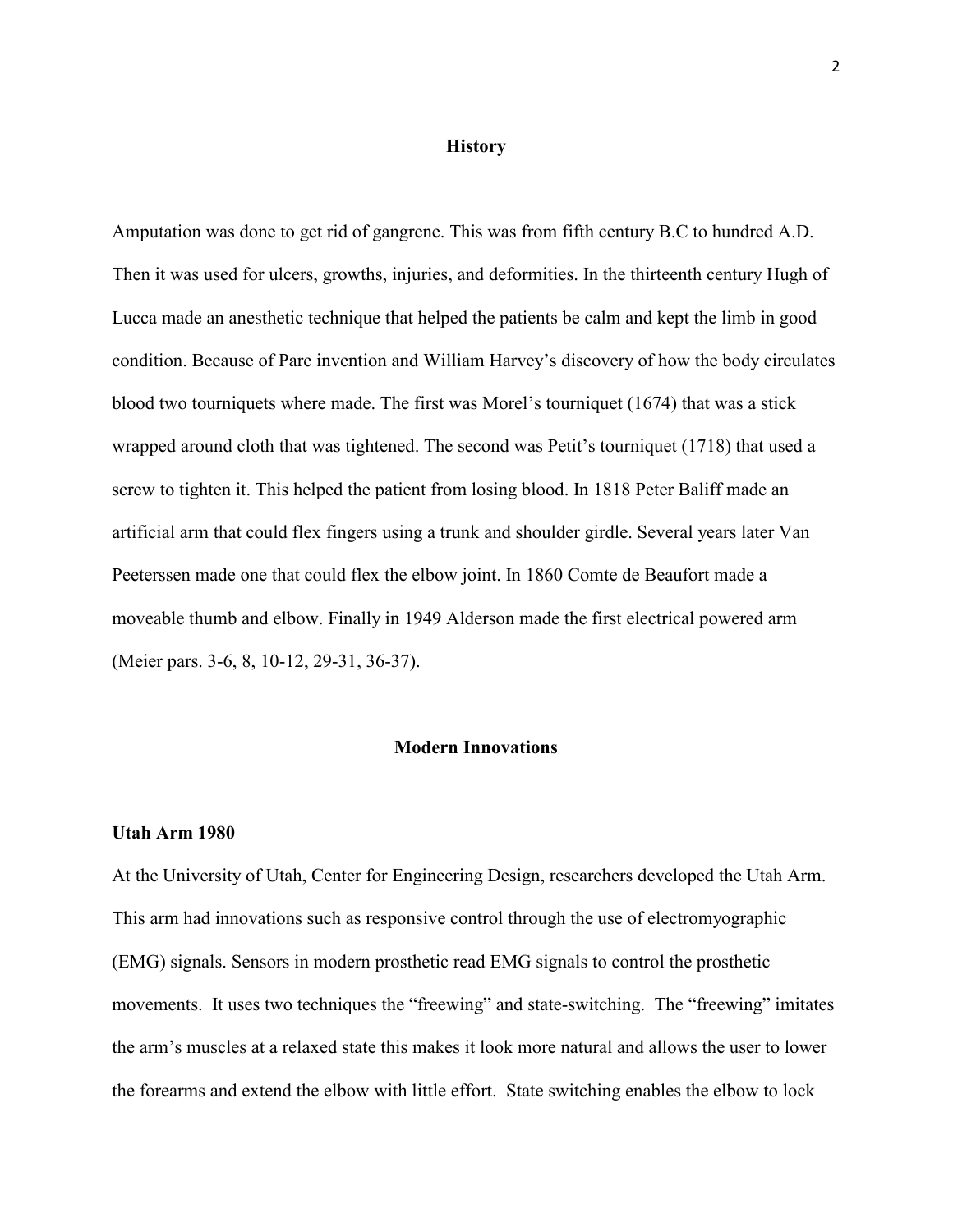after it stays still for a period of time. It can support up to 50 pounds on the forearm. The arm itself is 3 pounds, uses a 12V rechargeable battery and can run up to 450 hours. In the next version, the Utah Arm 3, has a microcontroller user interface for training, troubleshooting, and adjustment.



Figure 1: Utah Arm 3

Northwestern University's Prosthetics Research Laboratory

Made the thought controlled arm. By thinking what the user wants the hand to do it sends signals to the chest muscles which go the electrodes. The Robotics and Energetic Systems Group are in the process of making mesofluidic. This gives the joints more force and speed than the electromagnetic actuation in most arms today. A pump pressurizes the fluid that pushes the piston to the end of the cylinder making the joint bend. This way is more energy efficient than the electric motors and acts more like a human muscle. (SOURCE)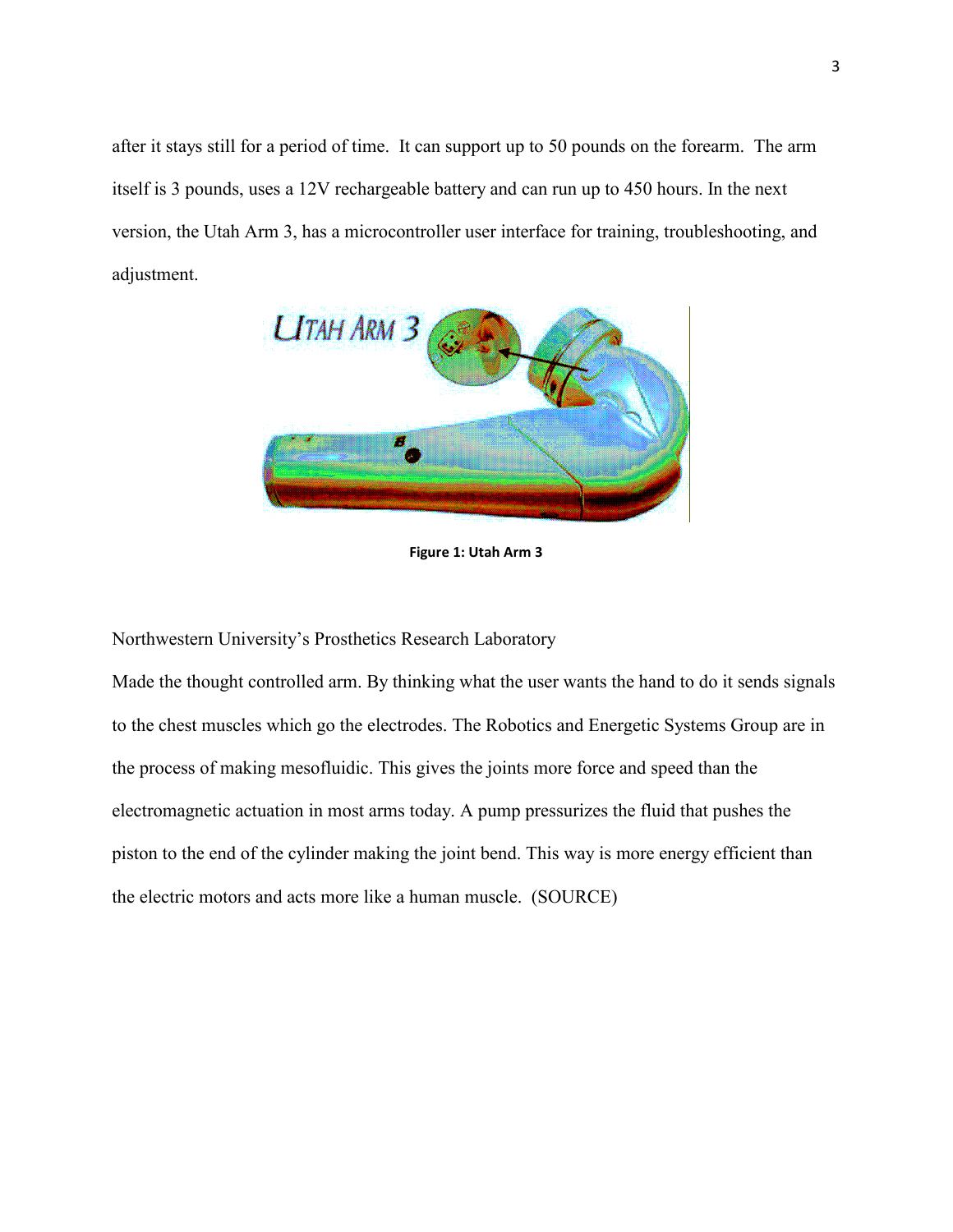

Figure 2: Mesofluidic prosthetic fingers with FILMskin patch.

# "FILMskin"

FILMskin was designed by NASA (National Aeronautics and Space Administration). FILMskin is flexible, lightweight that can feel temperature and touch. It is made of polymer and carbon nanotubes . Nanotubes can conduct heat that can replicate muscle, fat, and skin. In the future plan to have a sensor for pressure and temperature. The nanotubes could be used because the electrical resistance changes due to temperature. Still need to make them more responisive to pressure. (SOURCE)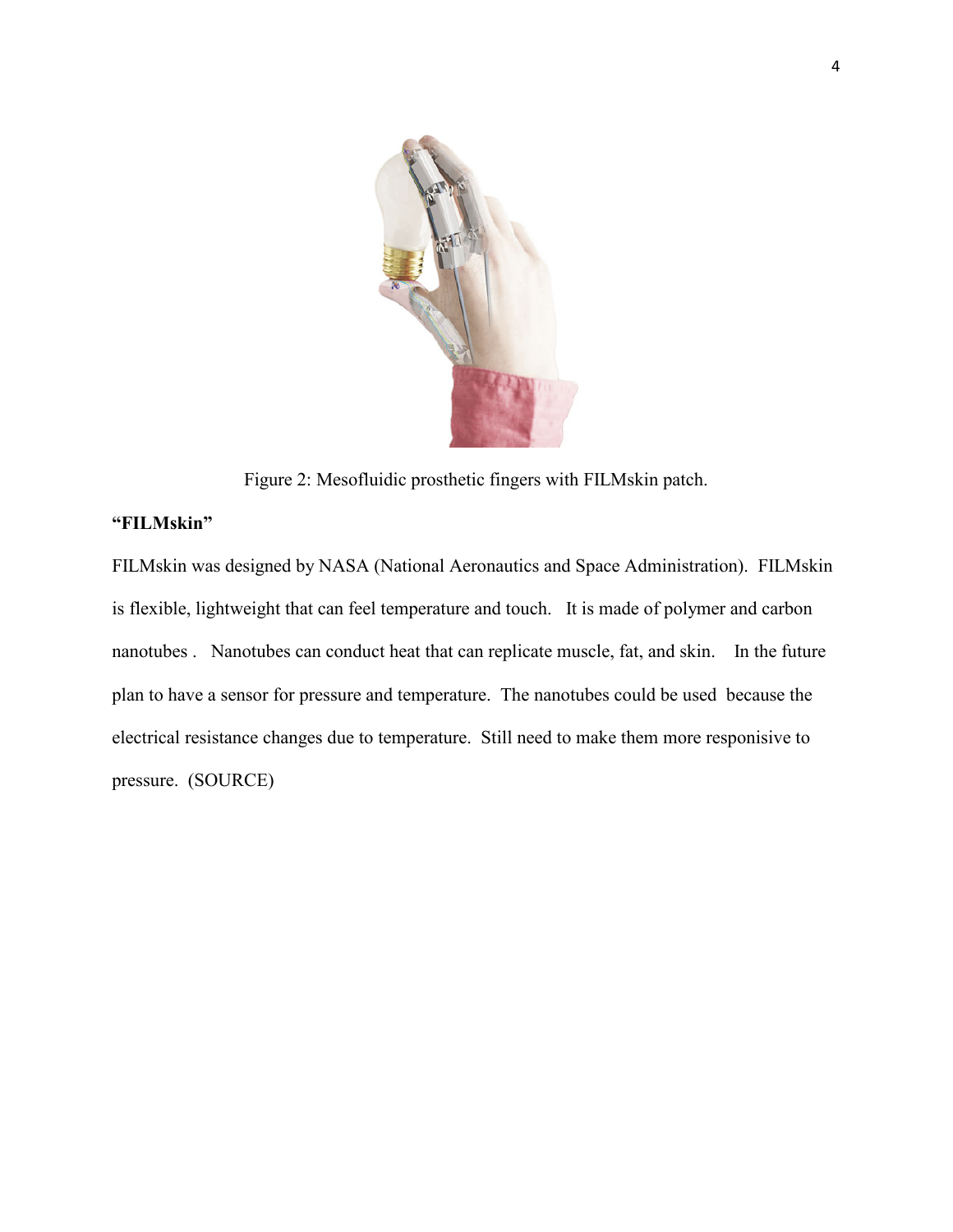

FILMskin will sense heat, cold and pressure.

#### Boston Digital Arm

Made by Liberating Technologies was first arm made by digital signals instead of analog. In the past prosthesis was controlled by the signals made by the upper arm muscles. If these muscles were weak they could not use it or it became very difficult to control. The Digital Arm has amplifiers to increase weak signals. Also old models used the same amount of force for everything. The new sensors can pick up variences in strength to determine how much power to apply. New software allows programming to each user such as voice command. (SOURCE)

### Function: How Does It Work?

Arms, hands, and fingers are essential for interaction with the environment and objects around it. Most of the muscles in the arms are surrounded by the long bones that are connected to the hands. These muscles have tendons, which are extensions of the muscles, and they are connected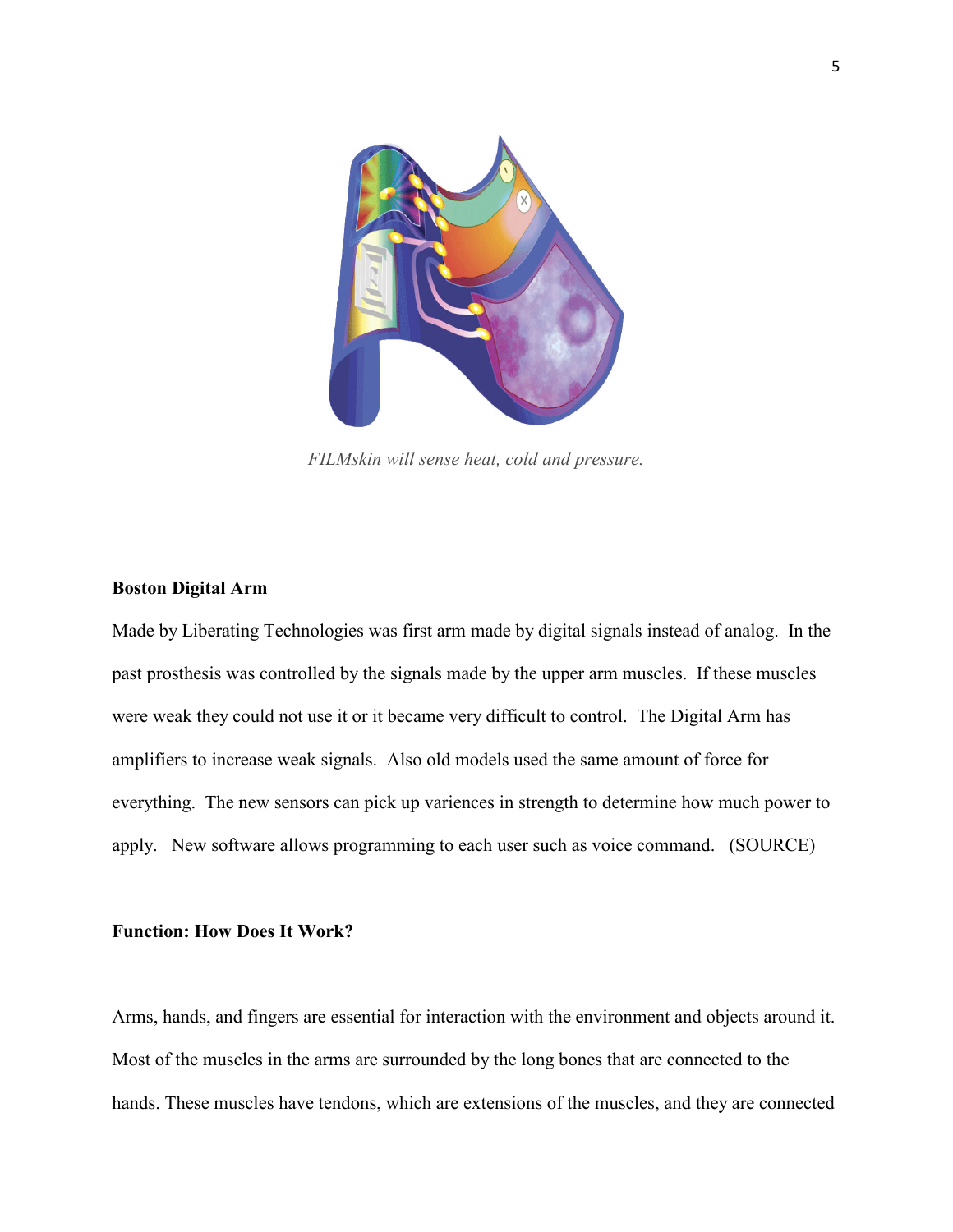to all the fingers. These tendons are what allow fingers to contract. There are some additional muscles at the palm of the hand. These muscles give additional strength to grip onto objects.

Artificial arms use a technique called muscle reinnervation that takes the nerves of the arm and puts it in the chest (See picture below point 1). The brain sends the signal to the nerves that acts like an antennae and this signal goes to the prosthetic arm making it move (www.nytimes.com). The shoulder has a motor and a gear box driven by a lithium battery (2). To bring the arm toward the chest it has a humoral rotator (3). The control unit coordinates the five motorized joints (4). The hand can not only flex and move but it also has fingertip sensors (5).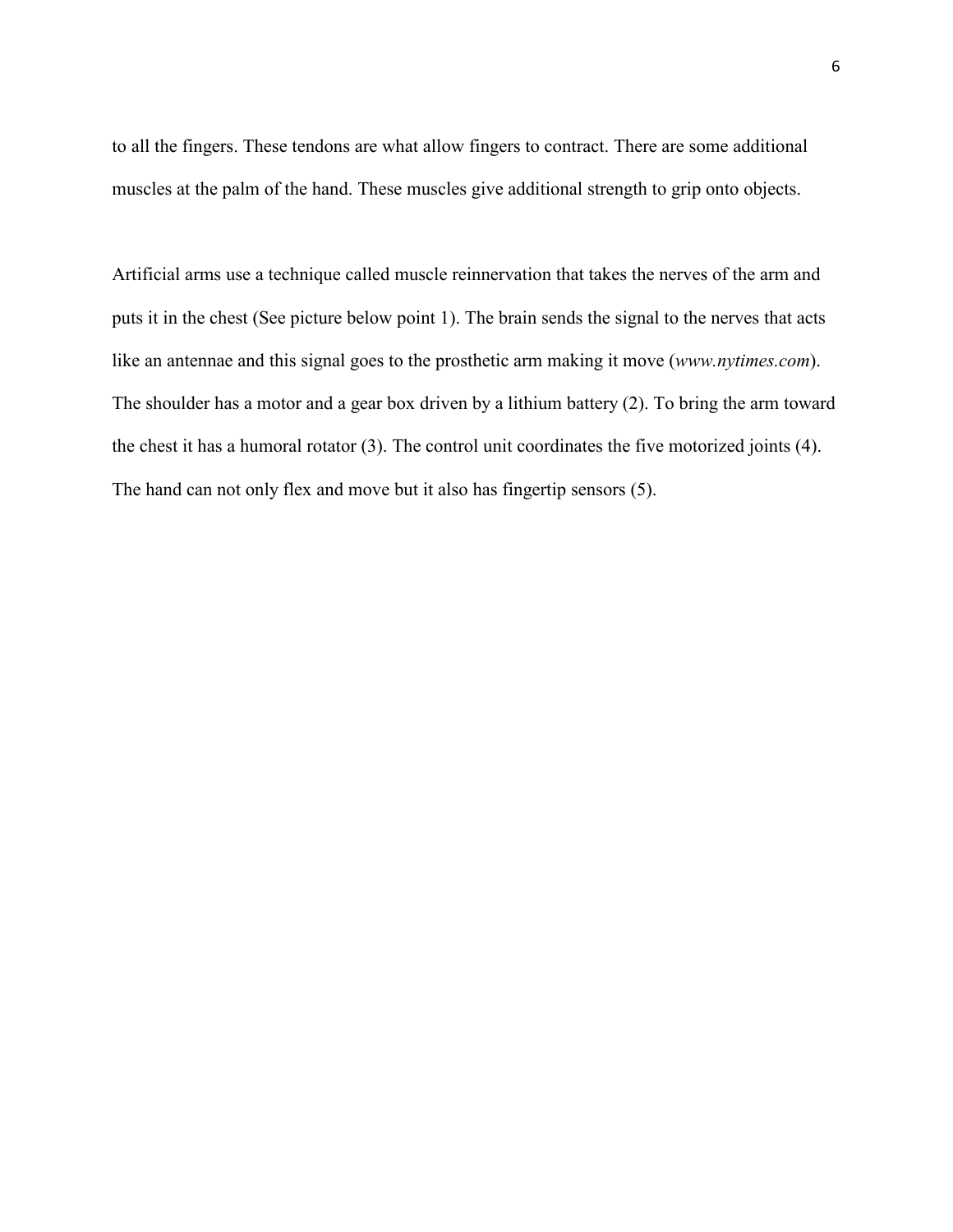

Figure 3 A Toast to the Bionic Man

# Maintenance

It is best to put it on in the morning so that it can assist you right away. Most prosthetics have a "pull in hole" so it can ease into place. It may feel tight at first before your body gets used to it. The prosthesis my take a few minutes to be fully functional, this is because it needs moisture to sense the electrical impulses from your body. To quicken this process you may add water to electrode site. DO NOT USE CREAMS, LOTIONS OR OILS AS IT WILL DAMAGE THE PROSTHESIS (Do's and Don'ts pars. 2-4,8-18,20-23).

As children tend to grow it can become very uncomfortable to fit in the prosthesis. It is important to see their doctor regularly for check up to make sure there are no complications. It could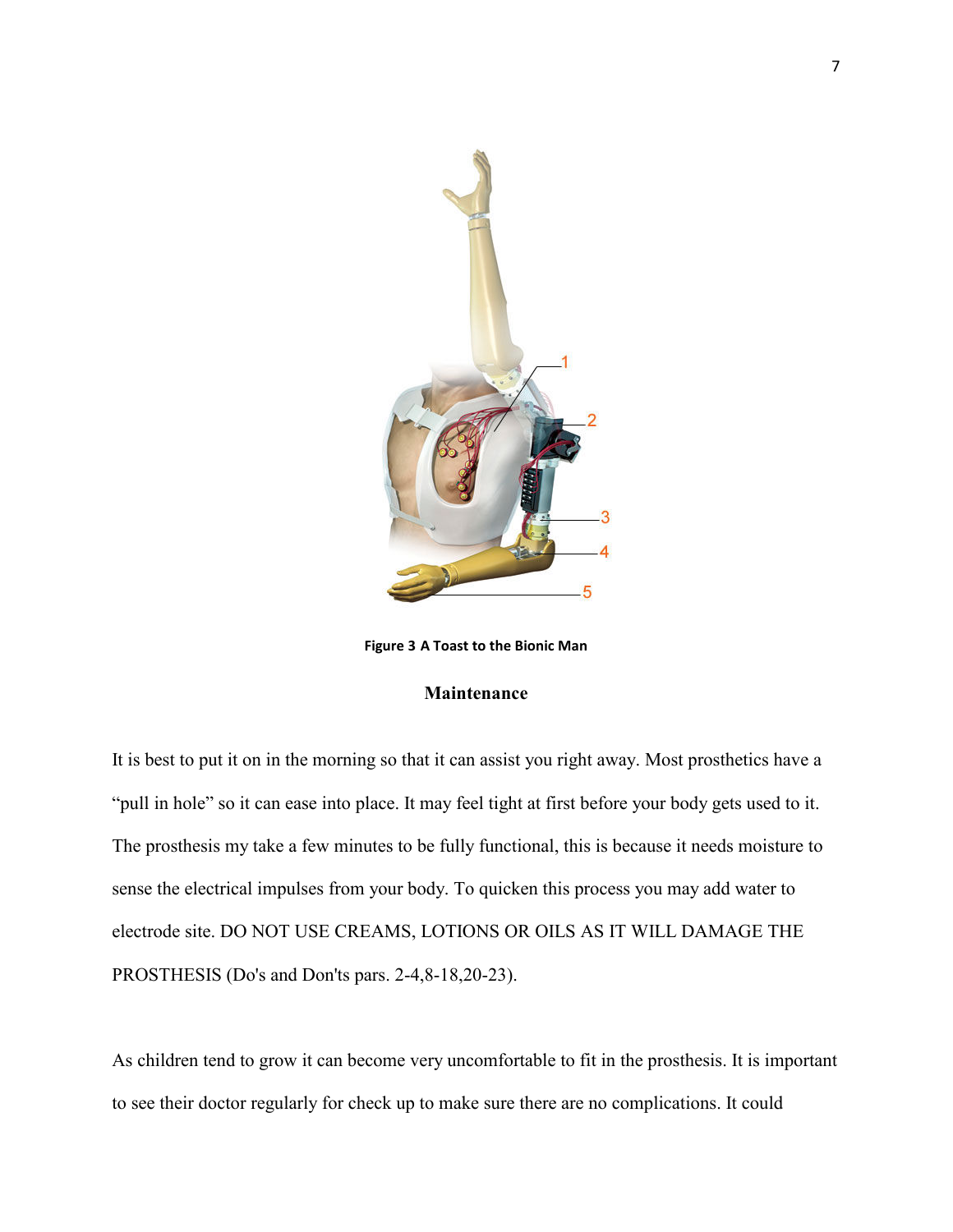damage the skin or have blood circulating problems in which case they should get a larger size(Do's and Don'ts pars. 2-4,8-18,20-23).

Make sure to wear the prosthesis a little each day increasing the amount of hours incrementally. Do not wear extensively until your body becomes used to it or you will become sore (Do's and Don'ts pars. 2-4,8-18,20-23).

After each day wash the arm with soap and water using a damp face cloth. If this is not done it may led to skin irritation and a very smelly prosthesis. In very bad cases alcohol may be used to clean them. If there are any bruises or cuts on residual limb leave the prosthesis off for a couple of days to allow it to heal(Do's and Don'ts pars. 2-4,8-18,20-23).

The cosmetic glove has a separate set of instructions. It can stain very easily. Anything such as pens, newspapers, or new clothing may stain the glove. These will come out if removed right away. Keep the glove away from heat as it will melt. It is okay to add lotion and to wash it thoroughly to keep it in proper shape. Do not put in water when it is damaged as it will ruin the rest of the arm. If water or dirty enters prosthesis bring it to your doctor to get is fixed immediately (Do's and Don'ts pars. 2-4,8-18,20-23).

Heat rashes may occur due to the heat and sweat produced by the closeness of the prosthesis to the skin. If this happens it is okay to use cream on the skin of the residual limb but not the prosthesis arm (Do's and Don'ts pars. 2-4,8-18,20-23).

Never charge battery while you are wearing the prosthesis as this my led to electric shock. Also